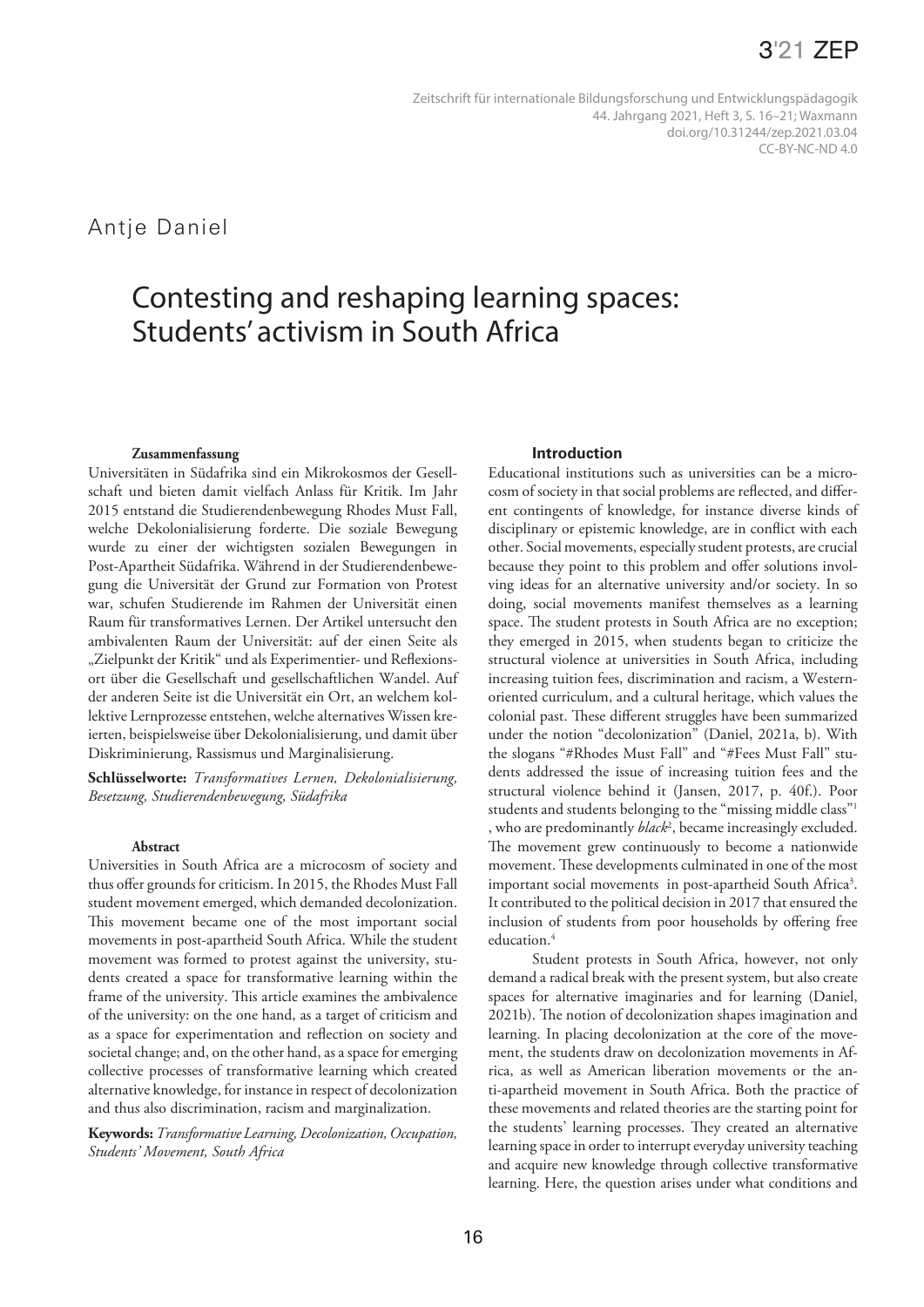in what way did transformative learning shape student protests? In order to address this question, I will base my arguments on an empirical study which I conducted between 2016 and 2018 for the research project "Aspiring to alternative futures: Lived utopia in South Africa".5 I conducted more than 80 biographical and semi-structured interviews and used ethnographic methods such as participant observation. In this article, I consider 15 biographical interviews with students and 13 guided interviews with academics and civil society actors. The uprisings at the universities differed with regard to their size and their demands (Booysen et al., 2016; Chikane, 2018; Langa, 2017; Nyamnjoh 2016); consequently, I will focus on the student protests at the University of Cape Town (UCT). Due to the students' demand for self-representation, sufficient space will be given to self-documentations and the interview narratives of students.

The article is structured in four parts: *First*, I will embed the university uprising in the academic debate on learning in social movement studies (section 2). *Second*, I will introduce the UCT as a site of protests and unpack the students' critiques (section 3). *Third*, I will analyze the concept of learning and the dimensions of transformative learning (section 4). *Fourth*, I will summarize the findings and show how these student protests inspired other activisms worldwide.

#### **Learning from the perspective of social movement studies**

Educational and social movement theory have been developed independently of each other, although there are studies, which combine the different perspectives (Hall et al., 2011; Scandrett et al., 2010; Miethe & Roth, 2016). Most social movement studies on learning emerged after the so-called "cultural turn" (Kluttz & Walter, 2018, p. 92). In these studies, the curriculum and educational institutions have been analyzed as targets of social movements. Other studies highlight how social movements stimulate learning processes, in the frame of formalized education or as informalized learning, on an individual or a collective basis, or even in social movement schools which offer to teach skills in organizing and protest mobilization (Hall et al., 2011; Miethe & Roth, 2016; Kluttz & Walter, 2018; Zielińska, 2011).

Learning may occur unintentionally, it may be encouraged and focused, or it may be structured as in social movement schools. Learning means the acquisition of existing knowledge or the development of counter-hegemonic knowledge (della Porta & Pavan, 2017; Isaak et al., 2020; Kluttz & Walter, 2018; Scandrett et al., 2010; Sisco et al., 2019). Irrespective of the learning content, it usually contributes to the strategic direction of the movement. For instance, key competencies, such as the ability to organize, discussion and argumentation skills, or sponsoring and management skills, are acquired in order to train people for effective protest organization and mobilization (Scandrett et al., 2010, p. 161). In addition, learning fosters collective identity through a shared understanding and knowledge of discontentment, which creates activism and shared demands (Kigore, 1999; Miethe & Roth, 2016). Thus, social movements draw attention to problems, which are not recognized as such by society, or are not taken sufficiently

seriously. They change public perceptions of the problem and contribute to spreading feelings of discontentment in society. Against this backdrop, I will approach student activism from two perspectives: First, I will show that education itself gives rise to the formation of protests (section 3). Second, I will investigate students' transformative learning (section 4). Following this understanding of transformative learning, I will investigate in which spaces and under which conditions transformative learning takes place during student protests, and discuss processes of transformative (collective) learning. Collective learning refers to aspects of learning in which student engage in mutual exchange and develop a shaped meaning (Kigore, 1999).

#### **University of Cape Town as a site of student protests**

UCT is the oldest and at the same time the leading institution of higher education in South Africa. Founded in the year 1829, as a high school for boys, it grew continuously and became a university shortly before 1900. Today UCT is the top-rated university in Africa (World University Rankings, 2021). Research and teaching at UCT is regarded as ground-breaking and innovative. UCT describes itself as, "an inclusive and engaged research-intensive African university that inspires creativity through outstanding achievements in learning, discovery and citizenship; enhancing the lives of its students and staff, advancing a more equitable and sustainable social order and influencing the global higher education landscape" (UCT Homepage, 2021a).

With 29,000 students and 5,000 academic staff members, UCT is amongst the biggest universities. While UCT has a tradition of academic excellence, a look at history shows that not all South Africans have benefited from it, since for a long time *black* students and academic staff were excluded. Although the university admitted its first *black* students in the 1920s, the number remained low, particularly under the racist regime of apartheid. After the end of apartheid in 1994 and with reference to the "multi-cultural rainbow nation", the universities opened up to *blacks*. Although their number grew, income, gender and race still determines access to university. Although *black* citizens are the majority in South Africa, they remain underrepresented at UCT. While at most South African universities *black* students were in the the majority (73.7 %) in 2018 (DHET, 2018), the situation at UTC is different. In the year 2014 *white* students accounted for 35.8 %, *blacks* for 29.7 %, *Coloureds* for 15.9 % and *Indians* for 8.1 % (while 12.9 % don't know in which category they belong) (Ndelu, 2017). Although UCT strives to address past and present injustices (UCT Homepage, 2021b), they still exist.

The students' protests have addressed the persistence of a culture, which is dominated by *whites*, a *Western*-oriented curriculum, discrimination and *racism*: the continuity of the past in the present and the structural prolongation of apartheid in the memory culture is a point of critique. From the perspective of students, looking at statues such as that of Cecil Rhodes<sup>6</sup>, is a form of "encountering history in the present" and reviving collective trauma (Interview student, 23.03.2017). This is astonishing insofar as this generation of students has been de-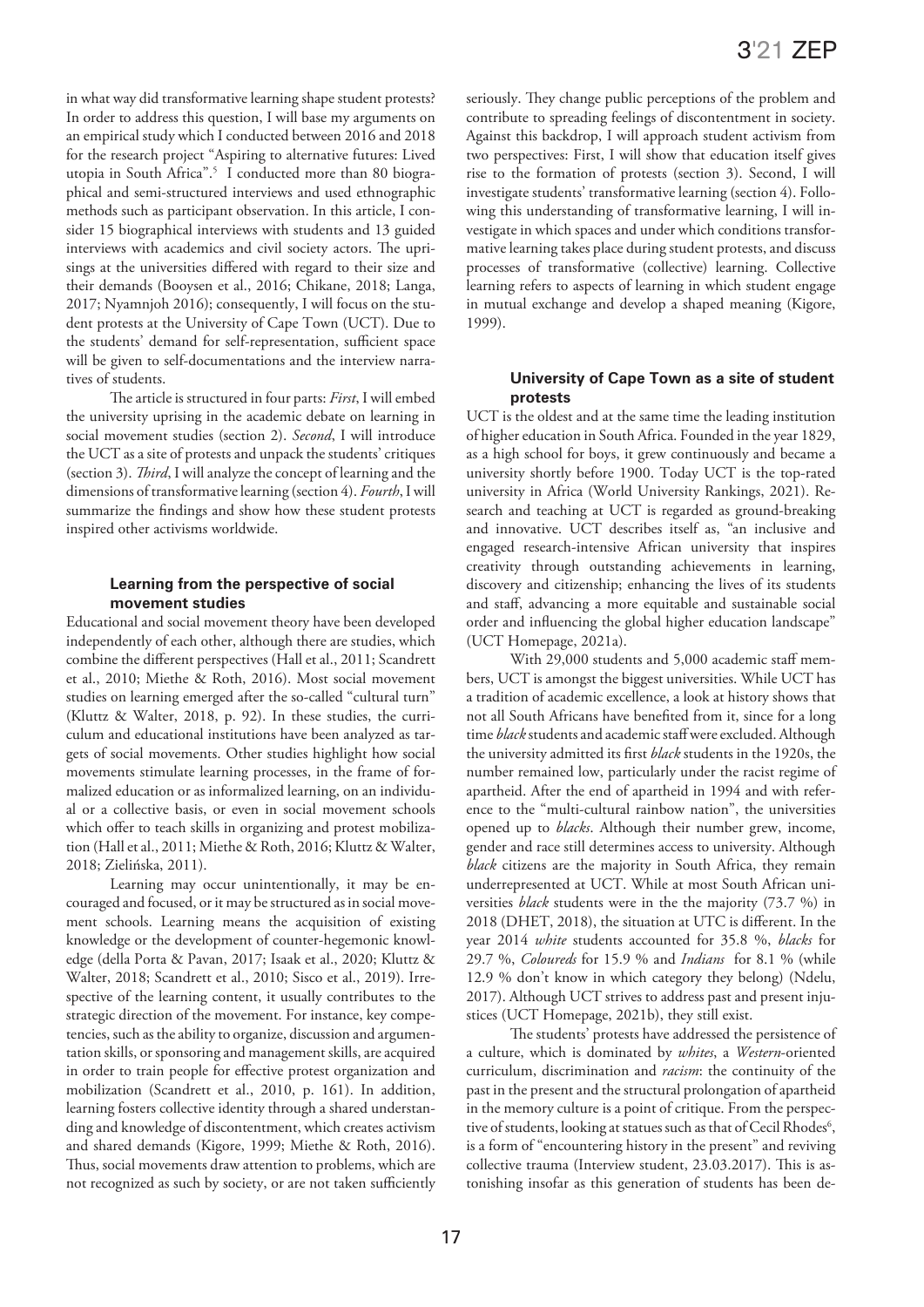scribed as "born free", born in the post-apartheid era, and benefited most from the new democracy (Lewis & Hendricks, 2017, p. 9). From the students' perspective, the vulnerability of being *black* still exists. Therefore, they protested against a heritage culture, which values the colonial past, and a university in which they feel alienated. From the student's perspective, a welcoming university culture requires a curriculum, which is not predominantly oriented towards *Western* knowledge and pays sufficient attention to the history and culture of the *black* majority or to social needs (Cornell & Kessi, 2017; Kessi & Cornell, 2015). A student complained: "The West is always the starting point from which we articulate ourselves" (Interview student, 23.03.2017).

As a result, students felt that the university is an "unhomely, unwelcoming and exclusionary space" (Interview student, 28.02.2017), which went along with emotions such as alienation, isolation, inferiority, shame or anger. While some students expressed their feelings loudly, and used the spaces offered by the movement to do so, others were overwhelmed by the alienating university and their feelings of shame and inferiority. One student narrated: "Like I shut down, I become completely silent, I don't know how to interact" (Interview student, 13.09.2018). The alienating university culture also includes *racism*; many students complained about "macroaggression that happens around language, around professionalism, around who knows, who the knower is" (Interview student, 13.09.2018). There is also a prevalence of negative stereotypes in respect of *black* students at the university, such as that *black* people are lazy or unintelligent (Cornell & Kessi, 2017, p. 5).

The students realized that, twenty years after the end of apartheid, the government had failed to keep the promise of a multicultural rainbow nation (Chikane, 2018; Turner, 2019). One student explained: "I think a kind of my illusion of a non-racial society is broken" (Interview student, 11.04.2017).7 All these critiques were summarized in the demand for "decolonization" (Daniel, 2021a). Decolonization was used with reference to decolonial movements that have existed in the African context since the 1950s, the *black* power movements in the US, or the anti-apartheid struggles in South Africa, as well as the liberation literature, for instance of Franz Fanon (1963, 1967) or Steve Biko (1978).

Thus, students questioned the "elitist identity" of UCT (Interview student, 23.03.2017), but expected that UCT should take the lead in decolonizing the university (Interview student, 07.09.2018).

In order to achieve their aim, students used manifold tactics, including marches, demonstrations, shutdowns, performances, or occupations. They established counter-hegemonic spaces in which experimentation and learning enacted the imaginary of decolonization (Daniel, 2021b). In particular, the occupation of the Bremner Building offered a learning space. We can thus say that students' protests took place in a learning environment; they contested the curriculum and university culture, and created a counter-place for transformative learning.

#### **Rhodes Must Fall and transformative learning**

Transformative learning was developed by Jack Mezirow (1990) and means gaining a deeper self-awareness, more perspectives, and experiencing a deep shift in worldview, through critical reflection. According to Thomsen (2019) transformative learning consists of transformation of the self and one's relationship with the world. Kluttz & Walter (2018) distinguish three levels (micro, meso and macro)9 of transformative learning. The focus of this article is on the meso-level: the activists transform their knowledge in relation to others and modify their previous position (Kluttz & Walter, 2018, p. 99). Learning on the meso-level fosters collective identity formation, as people learn together. According to Kigore (1999, p. 191), individualized learning theories do not adequately explain collective learning and learning in the context of group dynamics as in social movements.<sup>10</sup>

#### **Rhodes Must Fall as learning space**

On March 20, 2015 students at UCT occupied the administrative building and maintained the occupation for some weeks. Right at the beginning, students renamed the administrative building Azania house. The Azania occupation was meant to provide a space in which a decolonial imaginary could be developed (Daniel, 2021b), as one student explained, "In those occupations, there was much deeper conversation about how we imagine our society. […] We just started and notions of decoloniality came into the picture. That we are not here for transformation, we are here for decolonization. Because if societal disease is colonial the only remedy should, therefore, be decolonial" (Interview student, 23.03.2017).

The occupation offered a space for exchange, for the development of imaginaries, and for learning from each other. Flat organizational structures were intended to ensure that a broad diversity of students could be integrated in the learning processes. However, learning encountered limitations due to conflicts amongst students in respect of gender, class, or concerning the Students' Representative Council (Daniel, 2021a). Beyond this, language barriers hindered learning, as one student commented (Interview student, 16.09.2018). In addition, learning took place in a temporally limited space: it was interrupted by the forceful eviction of the students by the private security agents of the university. Thus, the learning space was fragile.

#### **Transformative learning**

While the Azania occupation offered opportunities to acquire skills in movement organization or mobilization (Interview student, 29.09.2017), the focus of collective learning was to reflect on decolonization, and thus on the realization and linguistic expression of experienced discrimination and racism. This form of learning was not about a clear-cut body of knowledge, but rather about acquiring knowledge in order to understand the felt discontent, and thus create meaning for one's own actions and activism. The students learned how to understand their disorientation in the world, and to express their emotions by listening to each other. A student described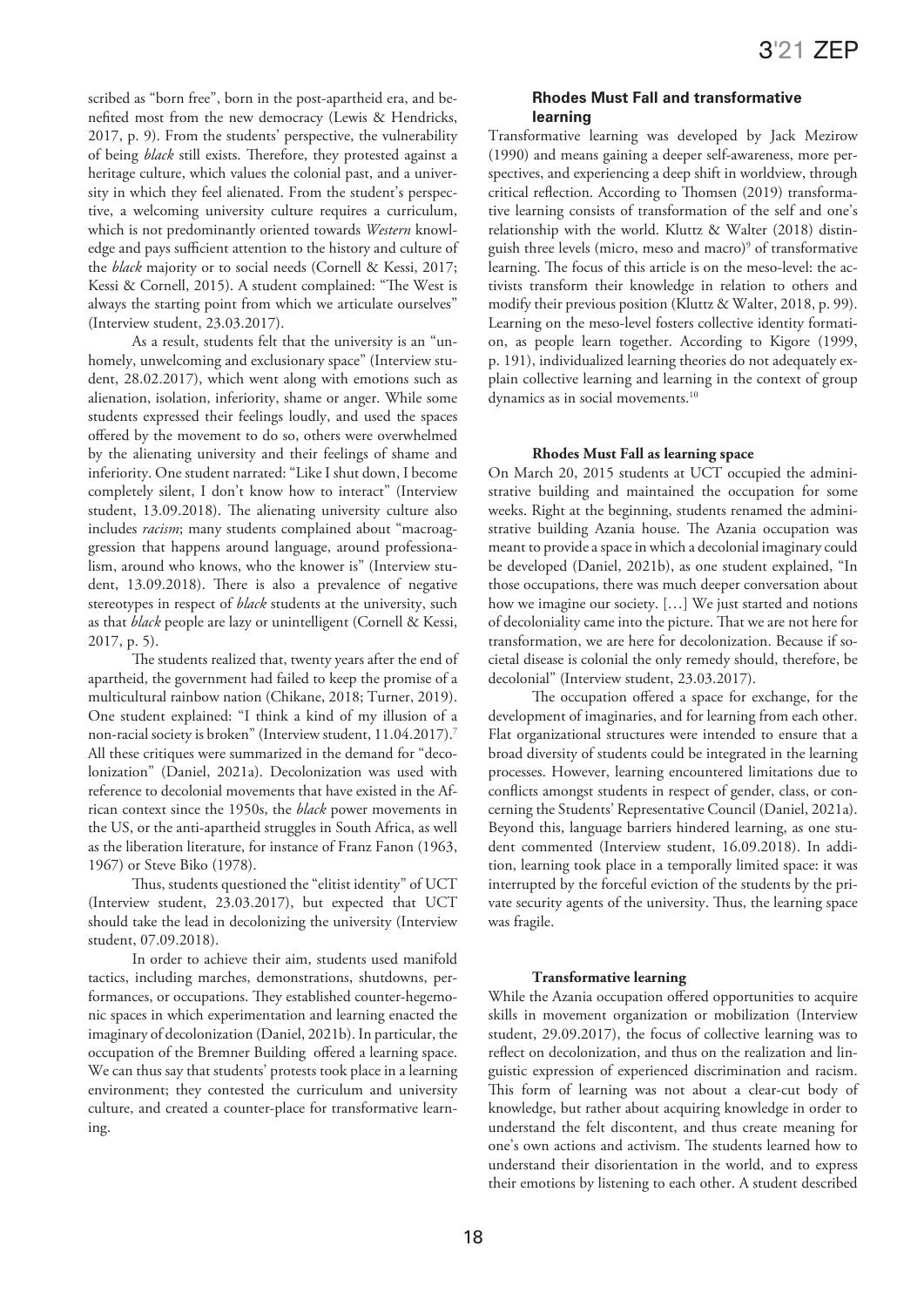what she learned during the occupation: "I think it was a huge turning point  $(...)$  there was a language.  $(...)$  I think it is very important to be able to put words to something and be able to explain what you are feeling and to explain what you want" (Interview student, 29.08.2018).

Gaining an awareness of one's situation, and the language to express one's experiences, includes unlearning and critical reflection on one's existing awareness and knowledge, which the Kenyan postcolonial writer Ngugi wa Thiongo has described as "decolonizing the mind" (Interview student, 28.02.2017).

Unlearning in the sense of critical reflection on existing knowledge occurred through readings: students acquired a knowledge of decolonial theory, critical race theory, feminist and queer theory, and political philosophies such as Pan-Africanism.11 The students hosted lectures, reading groups or discussions (Interview academic, 20.08.2018). Even some academics contributed to the acquisition of "alternative" knowledge which was not taught at the university, and which led to critical reflection. The variety of readings, talks and discussions on decolonization led to collective learning, as the main aim was to learn from each other. A student described how she was inspired by another student: "I remember one guy got up, and he talked about Steve Biko and I remember thinking, I need to read the book (…) and that weekend I stayed at home, I read the book and I was crying because what Steve Biko was talking about, he was talking to me about the things that I experienced" (Interview student, 07.09.2018).

Students not only assisted each other in the reading, but listened to each other's experiences. Thus, students learned about the life of other students. In this transformative learning process, the diversity of students was a benefit: they had different class backgrounds, genders and sexes, and they grew up differently, but they shared experiences of suffering, discrimination and racism. A male student explains how he learned from the experiences of women and queer activists, and consequently changed his mind-set: "We'll be talking about (…) the experiences of different people in the movement, (…) how my experiences as an African male heterosexual are different from those of someone who is female and heterosexual, and how the movement itself accommodating of certain people and not of maybe queer people (…). And we'll be speaking about gender issues and about sexuality and just educating each other. So, it becomes a space of learning from each other" (Interview student, 28.09.2018).

Through this process of collective transformative learning, students understood their discontentment, and developed a language to express and recreate their relation to themselves and to the world through the lens of critical decolonial reflection on the university and society. This process helped people to identify themselves as *black* (Interview student, 11.04.2017), but transformative learning also paved the way to developing togetherness. A student described interactions during the occupation, "It becomes a space for community; we eat together, we sing, we dance, we watch documentaries and we debate about them afterwards, we speak about books. (…) It's a space for learning" (Interview student, 28.09.2018).

Thus, this environment fostered transformative learning: it shaped knowledge, perceptions and meanings, may have changed attitudes, and had an impact on belonging and identity. Learning also contributed to the development of a shared position and to collective identity (Kigore, 1999). Through learning the boundaries of the movement became clear, too.

#### **Conclusion**

"I really felt like (…) I got a better education in 18 months of an activists' space (…) than I got from university, at the best university of the continent, and I think that's something to reflect on" (Interview student, 28.09.2018). The occupation created a learning space in which collective transformative learning took place. The experience of this learning is contrasted with the educational experience at UCT, but is actually more consistent with the goals of the university. Because the university did not offer the "right knowledge" from the students' perspective, students created a counter-hegemonic space. Although the occupiers were violently evicted, students managed to institutionalize their learning, for instance with the Decolonial School. The Decolonial School, organized by students and recognized and hosted by UTC, became a regular offer at UCT, aimed at establishing a forum to think about education and to establish a space for alternative education (Interview student, 13.09.2018).

This student uprising inspired many movements, as the "must fall" notion has been interpreted as a need to break with the present and initiate radical change. Even abroad, the notion of "must fall" has encouraged many activists, and social movements have emerged. Consequently, the learning space of RMF has expanded transnationally. For instance, in Senegal, young people demonstrated against the statue of Louis Faidherbe, a French soldier, claiming that the statue is a continuation of the colonial past in the present (Ndiaye, 2020). Students in Oxford used the slogan for their demand to change the Eurocentric curriculum (Rhodes Must Fall Oxford, 2018). In the Sudanese revolution, the term was used to call attention to the need for radical change and thus a break with the Omar Basir regime (Bishai & Elshami, 2019). The "must fall" movements are also closely related to Black Lives Matter (Harris, 2018). All these movements reveal the importance of informal learning spaces dismantling structures of oppression which constitute the continuation of an undesired past. While the learning process at UCT had its expression in the occupation of Azania house, RMF also stimulated a wider learning process, which centers around discrimination, racism or the curriculum and can stimulate (re)thinking education or educational concepts for the futures we wish to live in. Informal learning in social movements, can thus be an essential complement of formal education.

#### **Notes**

- 1 Particularly those students who belong to the increasing middle class tend to be financially excluded. Students who do not qualify for the National Student Financial Aid Scheme because their parents earn too much, but who cannot afford the fees or the costs of living and other expenses, belong to the missing middle class (Jansen, 2017, p. 33).
- 2 *Black* and *white* are used as socially and politically constructed categories of discrimination and racism (for a debate on the use and meaning of this concept, see Vally & Motala, 2018).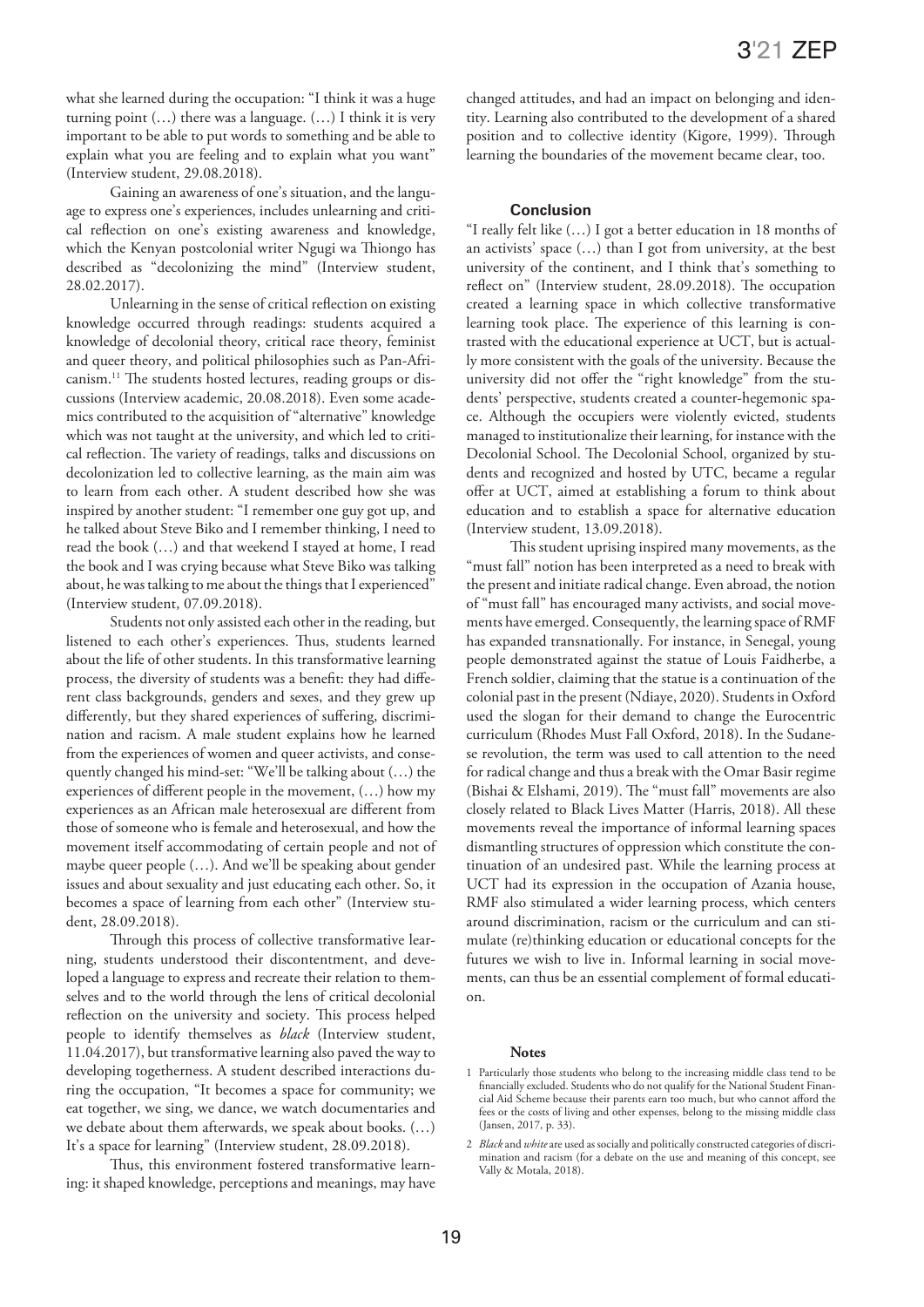- 3 For an overview of the history of activism in South Africa, see Ballard et al., 2006; Duncan, 2016; Robins, 2008.
- 4 For literature on the student protests, see Booysen, 2016, Platzky Miller, 2019 or Ngcaweni & Ngcawni, 2018.
- 5 As part of this study, I also investigated activism of the housing movement Reclaim the City and environmental activism of the Green Camp Gallery Project and Oude Molen Eco Village. For further research from this project, see Daniel 2020, 2021a, b.
- 6 Students complain that the Rhodes statue symbolizes the imperial, exploitative system of colonialism and the exploitation of *blacks*.
- 7 Other demands of the students referred to intersectionality (Daniel, 2021a, c), and highlighted structural discrimination which has been expressed through the outsourcing campaign or demands for widespread political transformation (Nieftagodien, 2016).
- 8 Students across the country attempted to occupy buildings (Duncan & Frassinelli, 2015; Manzini, 2017).
- 9 The micro-level refers to acquiring individual skills and knowledge, for instance on how to organize a protest or how to mobilize people. The macro-level investigates how learning interacts with the wider societal context in which the movement operates.
- 10It is not always clear how to distinguish individual from collective learning. I talk about collective learning here, keeping in mind that individual learning and experiences differ and may be in contrast to collective learning.
- 11Students also addressed UCT's history of racism, apartheid and the anti-apartheid struggles, as well as the experiences of the US Black Power Movement.

#### **References**

Ballard, R., Habib, A. & Valodia, I. (2006). *Voices of Protest. Social Movements in Post-Apartheid South Africa*. Scottsville: University of KwaZulu-Natal Press.

Biko, S. (1979). *Black Consciousness in South Africa.* New York: Vintage Books.

Bishai, L. & Azaz, E. (2019). *"We are all Darfur!" – Sudan's Unity Protests Stand a Real Chance. Time for the West to Step Up.* Zugriff am 02.04.2021 http://arabcen[terdc.org/policy\\_analyses/we-are-all-darfur-sudans-unity-protests-stand-a-real](http://arabcenterdc.org/policy_analyses/we-are-all-darfur-sudans-unity-protests-stand-a-real-chance-time-for-the-west-to-step-up/)chance-time-for-the-west-to-step-up/

Booysen, S. (Hrsg.). (2016). *Fees Must Fall. Student Revolt, Decolonisation and Governance in South Africa.* [Johannesburg: Wits University. https://doi.](https://doi.org/10.18772/22016109858.6) org/10.18772/22016109858.6

Chikane, R. (2018). *Breaking a Rainbow, building a Nation: The politics behind #MustFall movements.* Johannesburg: Picador Africa.

Cornell, J. & Shose, K. (2017). Black students' experiences of transformation at a previously "white only" South African university: a photo voice study. *Ethnic and Racial Studies, 40*[\(11\), 1882–1899. https://doi.org/10.1080/01419870.2016.1206](https://doi.org/10.1080/01419870.2016.1206586) 586

Council on Higher Education (2016). *South African Higher Education Reviewed: Two Decades of Democracy.* Pretoria: Council on Higher Education.

Daniel, A. (2019). Ambivalenzen des Forschens unter Bedingungen (post-)dekolonialer Debatten. *[Forschungsjournal Soziale Bewegungen, 31](https://doi.org/10.1515/fjsb-2019-0005)*(1), 40–49. https://doi. org/10.1515/fjsb-2019-0005

Daniel, A. (2020). Brüchige Allianzen: LGBTQI\* Aktivismen im Kontext der intersektionalen und dekolonialen Praxis der Studierendenbewegung der University of Cape Town. *Peripherie, 40*[\(1–2 \), 102–124. https://doi.org/10.3224/peripherie.](https://doi.org/10.3224/peripherie.v40i1-2.06) v40i1-2.06

Daniel, A. (2021a). Dekolonial und intersektional? Ambivalenzen der Herrschaftskritik in der südafrikanischen Studierendenbewegung. In H. Maurer, H. Leinius & J. Leinius (Hrsg.), *Intersektionale und postkolonial-feministische Perspektiven als Mittel politikwissenschaftlicher Macht- und Herrschaftskritik* (S. 203–224). Opladen: Barbara Budrich. https://doi.org/10.2307/j.ctv1c5cs1c.12

Daniel, A. (2021b). Must Decolonisation Occur on an Island? The Role of Occupation in Developing Future Visions within the #Rhodes Must Fall Movement. In I. Turner, E. Woldegiorgis & A. Brahima (Hrsg.), *Indigenous Knowledges and Decolonisation in Higher Education: Current Discourses, Pertinence and Prospects* (S. 193– 212). London: Routledge. https://doi.org/10.4324/9780429355288-10

Daniel, A. (2021c). Rhodes Must Fall: Different layers of intersectionality in students' protests in South Africa. *Interfaces, 13*(1), 12–37.

della Porta, D. & Pavan, E. (2017). Repertoires of knowledge practices: Social movements in times of crisis. *Qualitative Research in Organizations and Management, 12*(4), 297–314. https://doi.org/10.1108/QROM-01-2017-1483

Duncan, J. (2016). *Protest Nation: The right to protest in South Africa.* Scottsville: University of Kwazulu-Natal Press.

Fanon, F. (1963 / 2004). *The Wretched of the Earth.* New York: Grove.

Fanon, F. (1964 / 1996). *Black Skin, White Masks.* London: Pluto.

Godsell, G. & Rekgotsofetse, C. (2016). The roots of revolution. In S. Booysen (Hrsg.), *Fees Must Fall. Student Revolt, Decolonisation and Governance in South Africa* [\(S. 54–73\). Johannesburg: Wits University. https://doi.org/10.18772/22016](https://doi.org/10.18772/22016109858.7)  109858.7

Gwisai, M. (2017). *"Zuma Must Fall" and the Left: Lessons from Zimbabwe.* Zugriff [am 02.04.2021 https://roape.net/2017/05/25/zuma-must-fall-left-lessons-zimbab](https://roape.net/2017/05/25/zuma-must-fall-left-lessons-zimbabwe/)we/

Hall, B. L., Clover, D. E., Crowther, J. & Scandrett, E. (2011). Social movement learning: a contemporary re-examination. *Studies in the Education of Adults, 43*(2), 113–116. https://doi.org/10.1080/02660830.2011.11661607

Harris, D. (2018). *Black Lives Matter.* Minneapolis & Minnesota: Core Library.

Isaac, L. W., Jacobs, A. & McGrath, A. (2020). Social movement schools: sites for consciousness transformation, training, and prefigurative social development. *Social Movement Studies, 19*[\(2\), 160–182. https://doi.org/10.1080/14742837.2019.1631](https://doi.org/10.1080/14742837.2019.1631151) 151

Jansen, J. (2017). *As by Fire. The End of the South African University.* Cape Town: Tafelberg.

Kilgore, D. W. (1999). Understanding learning in social movements: a theory of collective learning. *International Journal of Lifelong Education, 18*(3), 191–202. https://doi.org/10.1080/026013799293784

Kluttz, J. & Walter, P. (2018). Conceptualizing Learning in the Climate Justice Movement. *Adult Education Quarterly, 68*[\(2\), 91–107. https://doi.org/10.1177/0741](https://doi.org/10.1177/0741713617751043)  713617751043

Langa, M. (Ed.), *#Hashtag. An analysis of the #FeesMustFall Movement at South African universities.* Johannesburg & Cape Town: Centre for the Study of Violence and Reconciliation.

Lewis, D. & Hendricks, C. M. (2017). Epistemic Ruptures in South African Standpoint Knowledge-Making: Academic Feminism and the# FeesMustFall Movement. *Gender Questions, 4*(1), https://doi.org/10.25159/2412-8457/2920

Mezirow, J. (1990). *Fostering critical reflection in adulthood: a guide to transformative and emancipatory learning.* San Francisco: Jossey-Bass Publication.

Miethe, I. & Roth, S. (2016). Bildung und soziale Bewegungen – eine konzeptionelle Einführung. *[Forschungsjournal Soziale Bewegungen, 29](https://doi.org/10.1515/fjsb-2016-0262)*(4), 20–29. https://doi. org/10.1515/fjsb-2016-0262

Ndelu, S. (2017). Liberation is a Falsehood. Fallism at the University of Cape Town. In M. Langa (Hrsg.), *#Hashtag. An Analysis of the #FeesMustFall Movement at South African Universities* (S. 58–82). Johannesburg u. Cape Town: Centre for the Study of Violence and Reconciliation.

Ndiaye, K. (2020). *In Senegal and France, Faidherbe Must Fall.* Zugriff am 02.04.2021 https://roape.net/2020/07/07/in-senegal-and-france-faidherbe-must-fall/

Ngcaweni, W. & Busani, N. (2018). *We are no longer at ease. The struggles for #Fees Must Fall.* Cape Town: Janana Media.

Nieftagodien, N. (2016). Outsourcing is falling but a luta continua. *Amandla, 9, (*43–44), 10–11.

Nohl, A. M. (2015). Bildung und transformative learning: Eine Parallelaktion mit Konvergenzpotentialen. In D. Verständig, J. Holze & R. Biermann (Hrsg.), *Von der Bildung zur Medienbildung* [\(S. 163–177\). Wiesbaden: Springer VS. https://doi.](https://doi.org/10.1007/978-3-658-10007-0_9) org/10.1007/978-3-658-10007-0\_9

Nyamnjoh, F. B. (2016). *#RhodesMustFall. Nibbling at Resilient Colonialism in South Africa.* Mankon & Bamenda: Langaa Research & Publishing CIG. https://doi.org/10.2307/j.ctvmd84n8

Platzky Miller, J. (2019). *Politics, Education and the Imagination in South African and Brazilian student-led mobilisations* (2015–16). Dissertation, University of Cambridge.

Rhodes Must Fall Oxford. Chantiluke, J., B. Kwoba & A. Nkopo (Hrsg.). (2018). *Rhodes Must Fall. The Struggle to Decolonise the Racist Heart of Empire.* London: Zed Books. https://doi.org/10.5040/9781350222380

Robins, S. L. (2008). *From Revolution to Rights in South Africa: Social Movements, NGOs and Popular Politics After Apartheid.* Woodbridge: Boydell & Brewer.

Scandrett, E., Crowther, J., Hemmi, A., Mukherjee, S., Shah, D. & Sen, T. (2010). Theorising education and learning in social movements: environmental justice campaigns in Scotland and India. *Studies in the Education of Adults, 42*(2), 124–140. https://doi.org/10.1080/02660830.2010.11661593

Shose, K. & Cornell, J. (2015). Coming to UCT. Black students, transformation and discourses of race. *[Journal of Student Affairs in Africa, 3](https://doi.org/10.14426/jsaa.v3i2.132)*(2), 1–16. https://doi. org/10.14426/jsaa.v3i2.132

Sisco, S., Valesano, M. & Collins, J. C. (2019). Social Movement Learning and Human Resource Development: An Agenda for a Radical Future. *Advances in Developing Human Resources, 21*[\(2\), 175–192. https://doi.org/10.1177/152342231982](https://doi.org/10.1177/1523422319827917)   $7917$ 

Thomsen, S. (2019). *Bildung in Protestbewegungen: Empirische Phasentypiken und Normativitäts- und Bildungstheoretische Reflexionen.* Wiesbaden: Springer VS. https://doi.org/10.1007/978-3-658-24199-5